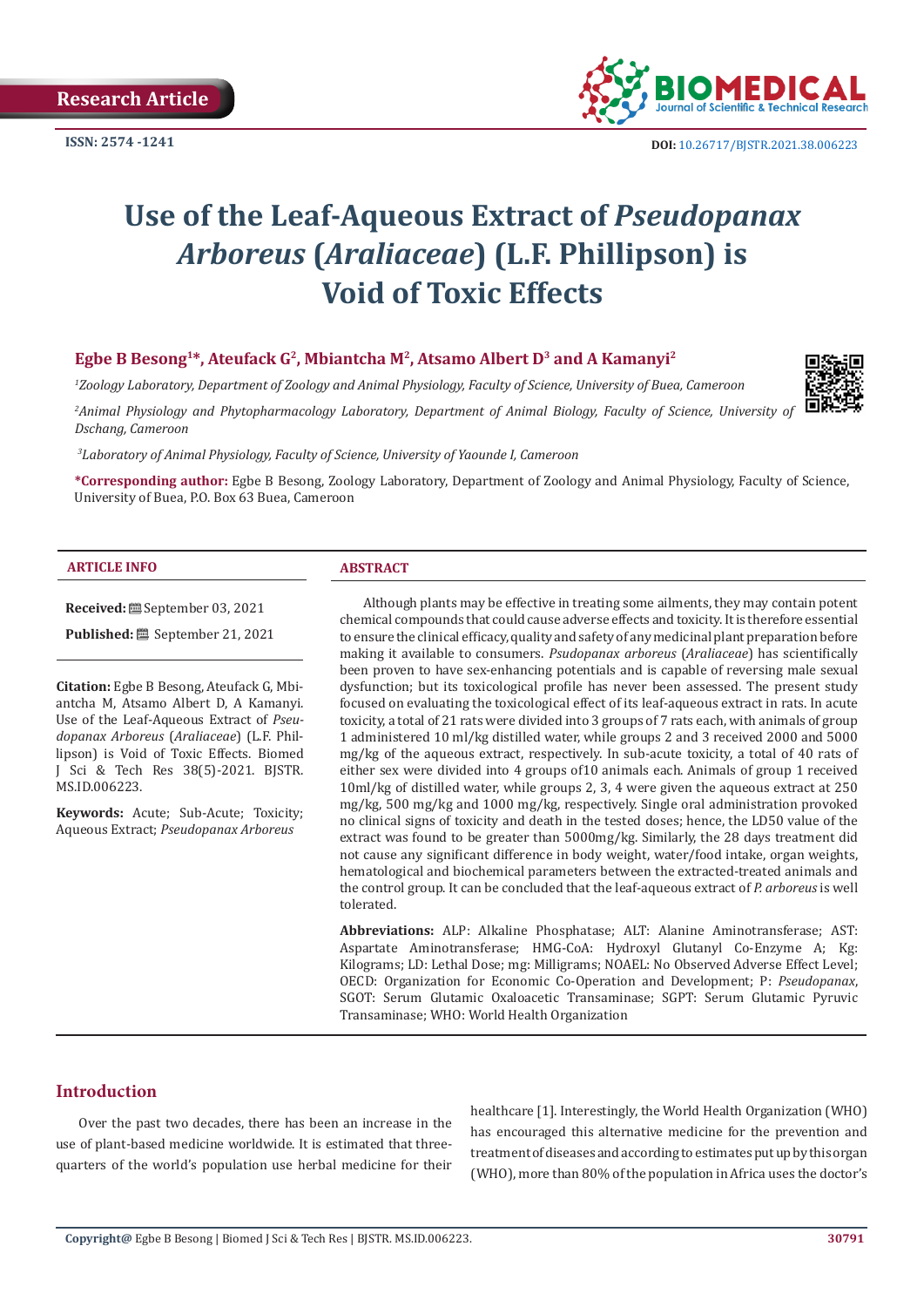plants to meet their need for care and health [2]. The toxicity of chemical products, the high cost of chemical drugs, the remoteness and /or insufficiency of health centers, especially in rural settings, which limits the genuine handling of public health problems, have favored the use of such drugs [3]. As a result, traditional medicine can be considered an integral part of primary healthcare and is used to improve access to healthcare [4]. Unfortunately, because plants are natural, they are considered to be non-dangerous, and the population use them in many and very different contexts. The products used are often the mixture of plants whose knowledge and requirements of preparation and consumption are not controlled. Thus, although plants may be effective in treating some ailments, they may contain potent chemical compounds that cause adverse effects and toxicity, especially when administered at high doses and for a long period [5,6]. For instance, Peganum harmala is a plant with scientifically proven analgesic, hypoglycemic, anti-nociceptic and anti-parasitic properties, but whose prolonged administration leads to hepatotoxic and nephrotoxic abnormalities. Also, Astragalus hamosus is effective in the treatment of gastrointestinal diseases, respiratory problems and headache, but causes liver and kidney dysfunction at higher doses and following long term administration [7].

It is therefore essential to ensure not only the clinical efficacy and the quality, but especially the safety of any medicinal herbal preparation before making it available to consumers. Toxicity tests are therefore indispensable and accompany the biological activity test in the course of the selection of new molecules [8]. For this, a renewed interest has been brought to phytotherapy to deepen the analysis of its therapeutic efficacy and especially its toxicity aspect. *P*. *arboreus* is, belonging to the Family *Araliaceae*, is commonly used in traditional medicine in the treatment of many ailments such as hypertension, male infertility and male sexual dysfunction. It has already been the subject of several scientific studies in which the sexenhancing properties of the aqueous [9] and methanol [10] extracts of its leaves have been demonstrated. In other investigations, its potentials to reverse clinically induced male sexual dysfunction (MSD) have been proven [11]. Further studies have evaluated the time-response activity of the leaf-methanol extract of the plant [10]. However, till date, no study has been conducted in relation to its toxicological effect, hence the question of whether the aqueous extract of *P*. *arboreus* would have toxic effects in the body. This would suggest that in addition to its proven biological efficacy, the aqueous extract of *P*. *arboreus* would be devoid of toxic effects. This work therefore had as aim to evaluate the toxicological effect of aqueous extract of *P. arboreus* in rats.

# **Materials and Methods**

# **Plant Collection and Preparation of the Aqueous Extract**

Fresh leaves of *P*. *arboreus* were collected from Ntenako village, Manyu Division, South-West Region of Cameroon, under the guide of a local tradi-practitioner who confirmed the plant's identity. Its authentication, processing and production of the aqueous extract were done following the same procedures as outlined in our previous study [9].

#### **Chemical Products or Reagents**

Products or reagents used in this study included assay kits for triglycerides and total cholesterol (IVD DIALAB, Austria), Creatinine, AST (aspartate aminotransferase), ALP (alkaline phosphatase), ALT (alanine amino transferase) (Elabscience, USA) and Albumin (BioVision Inc, USA). All were purchased and stored under recommended conditions until used.

#### **Breeding of Animals**

Animals used were rats of the Wistar Strain of either sex that were bred in the Animal Facility of the Department of Zoology and Animal Physiology of the Faculty of Science, University of Buea under standard conditions of temperature, humidity and light (12H cycle). They were given free access to water and a standard laboratory diet.

#### **Acute Toxicity**

In order to assess the toxic nature of a compound, acute oral toxicity is the first step to be carried out [12]. Acute toxicity testing involves the determination of lethal dose, the single dose that kills 50% of the tested group of animals within 24 hours. Acute toxicity studies of the leaf aqueous extract of P.*arboreus* were carried out in male rats by using Organization for Economic Co-operation and Development (OECD) guidelines [13]. Before oral administration of a single dose of the test substances, the rats were deprived of food for 3 hours. They were randomly divided into 3 groups of 7 rats each. Animals of group 1 were administered 10 ml/kg distilled water to serve as the control; while those of groups 2 and 3 received 2000 and 5000mg/kg of the aqueous extract, respectively. All animals were observed for general behavioral changes (somnolence, convulsion, fatigue, increase heart rate); symptoms of toxicity and mortality after treatment for the first four (critical) hours, then over a period of 24 hours and thereafter, 2 hours daily for 14 days. Meanwhile, body weights were measured daily. Abnormal findings were recorded with the time of onset and disappearance. On the 14th day, all animals were sacrificed and selected organs (lung, liver, heart and kidney) isolated and processed for macroscopic observations [12].

#### **Sub-Acute Toxicity**

When treatment related toxicity is not identified in acute toxicity, sub-acute toxicity is assessed to ensure safety after repeated exposure over a relatively long period of time. Sub-acute toxicity study can be used to determine the undesirable effects of continuous or repeated exposure of part of an average life laboratory animal to a plant extract and to provide information of target organ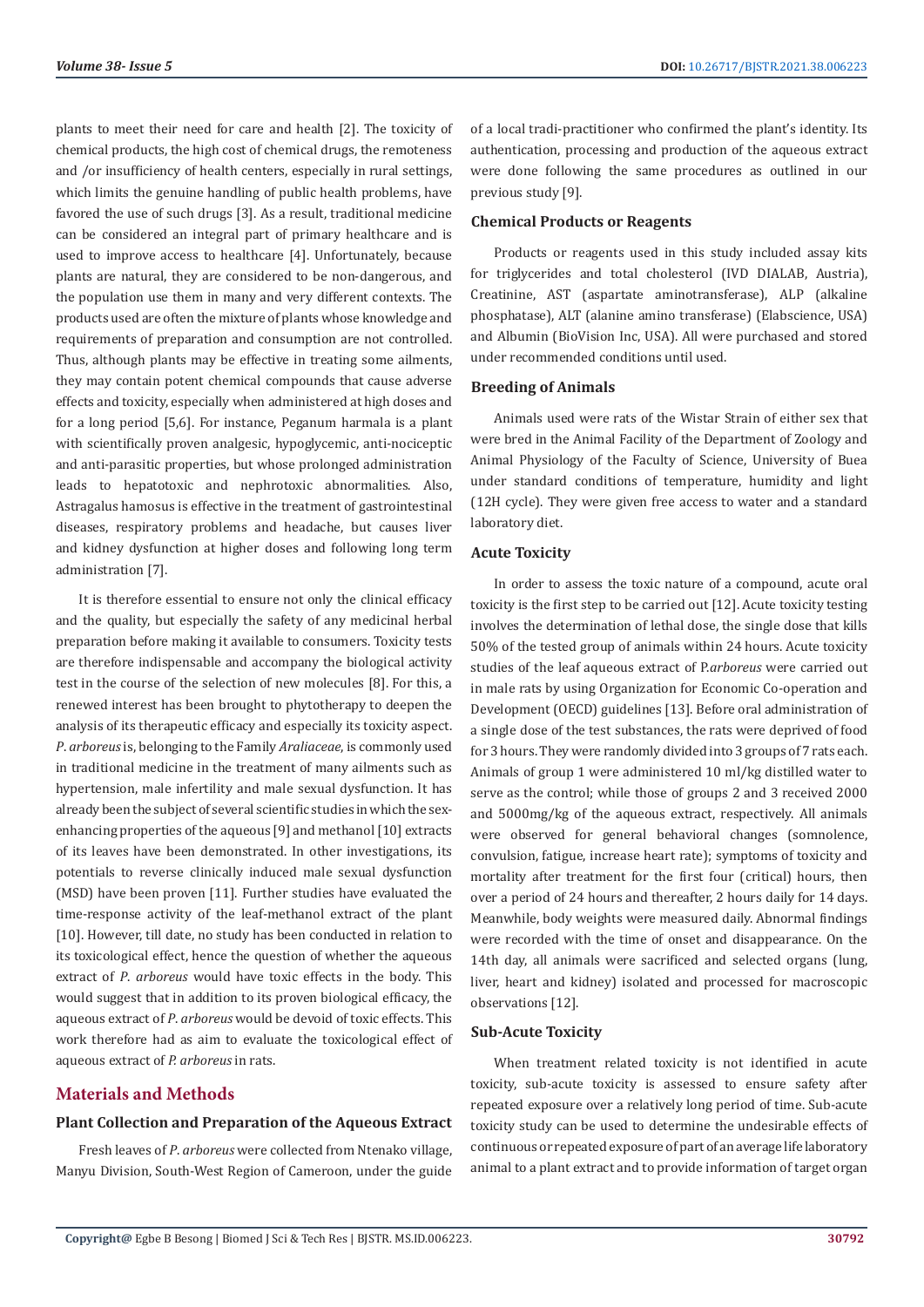toxicity. Like in the acute toxicity test, sub-acute toxicity study (28 day repeated oral toxicity study) was also carried out according to OECD 407 guidelines [14]. Eight (8) weeks old (110-120g) rats of either sex were divided into 4 groups with 10 animals (5 males plus 5 females) in each group. Animals of group 1 received 10ml/kg of distilled water and served as a control group whereas groups 2, 3 and 4 were given the aqueous extract at 250 mg/kg, 500 mg/kg and 1000 mg/kg body weight, respectively. All animals were observed for 4 hours daily for mortality and morbidity till the completion of the experiment. They were observed for clinical signs and the time of onset, duration of these symptoms, if any were recorded. Body weights of the rats in all groups were recorded once before the start of treatment, once weekly during the treatment period and finally on the day of sacrifice. The amount of food and water intake was recorded daily and expressed as an average for 7 days. Animals were treated orally once a day using the metal oropharyngeal cannula for a duration of 28 days [15].

On the 29th day from commencement of treatment, all animals were terminated for the evaluation of other signs of toxicity. To this effect, they were starved for 24hours, then anesthetized using an overdose of ethyl-ether. The thoracic region was rapidly dissected and blood samples collected through cardiac puncture. Part of it was collected in heparinized test-tubes, whereas the other part was collected in heparin-free test-tubes which allowed coagulation and the subsequent collection of serum. The animals were then sacrificed through cervical dislocation and selected organs including the heart, kidney, liver and spleen isolated. They were freed from all connective tissue moisture, examined for morphological changes such as the presence of any kind of lesions and then weighed using an electronic balance (NVT 1601/1, OHAUS, USA). Both blood samples were preserved at 4oC±1 for hematological and biochemical tests, respectively. As regards hematological tests, red blood cell (RBC), white blood cell (WBC) and platelet numbers as well as the percentage lymphocytes, monocytes, eosinophils and neutrophils were determined using the fully automated hematology analyzer (URIT3300) (Prasanth et al. 2014). The serum was processed for biochemical parameters including creatinine, alanine aminotransferase (ALT) (serum glutamate pyruvate transaminase, SGPT), aspartate aminotransferase (AST) (serum glutamic oxaloacetic transaminase, SGOT), alkaline phosphatase (ALP), albumin, total cholesterol and triglycerides [16,17].

#### **Ethical Consideration**

Animals were handled in accordance with the Organization for Economic Cooperation and Development (OECD) guidelines for testing chemicals 423 and 425 (OECD, 2008a&b) and the experimental protocol was approved by the University of Buea

Institutional Animal Care and Use Committee (UB-IACUC).

#### **Statistical Analyses**

Values were expressed as Mean±standard error of mean (SEM). Mean values were calculated for each animal and quantitative comparisons between groups established from those means. One way ANOVA followed by Duncan test was used to analyse the data with the aid of the SPSS for windows version 20.0 software. Significant levels were tested at p<0.05.

#### **Results**

#### **Acute Toxicity**

Single oral administration of the leaf-aqueous extract of *P. arboreus* at 2000 mg/kg and 5000 mg/kg produced no behavioral changes, no signs of toxicity and no mortality in rats after treatment. Since there were no clinical signs of toxicity and death in the tested doses, LD50 value of the extract was found to be greater than 5000mg/kg.

#### **Sub-Acute Toxicity**

Following 28 days repeated oral administration of the leafaqueous extract of *P. arboreus* at 250, 500 and 1000mg/kg doses to rats, there were no treatment related toxicity signs and mortality observed in both sexes of rats treated. No significant (p<0.05) differences in weekly body weight gain were observed between the extract-treated and control rats Table 1. As presented in Table 2, repeated treatment of rats with the leaf-aqueous extract of *P. arboreus* produced a non-significant (p<0.05) difference in the weekly food intake of the animals, compared to their control counterparts. Like in food intake, similar results were obtained in water intake of animals following 28days repeated treatment with the leaf-aqueous extract of *P. arboreus*, compared to the control animals Table 3. Sub-acute treatment of rats with the leaf-aqueous extract of *P. arboreus* did not produce any significant (p<0.05) difference in the weight of organs such as the heart, kidney, liver and spleen, compared to the control animals Table 4. Results of the effects of sub-acute treatment of animals with the leaf-aqueous extract of *P. arboreus* on hematological parameters are presented in Table 5. According to the table, there were no statistically significant (p<0.05) differences in the hematological parameters measured between the control and extract-treated groups. Subacute administration of the leaf-aqueous extract of P. *arboreus* did not show any significant changes in biochemical parameters such as alkaline phosphatase (ALP), alanine amino transferase (ALT), aspartate aminotransferase (AST), creatinine, triglycerides, total cholesterol and albumin when compared to control group Table 6.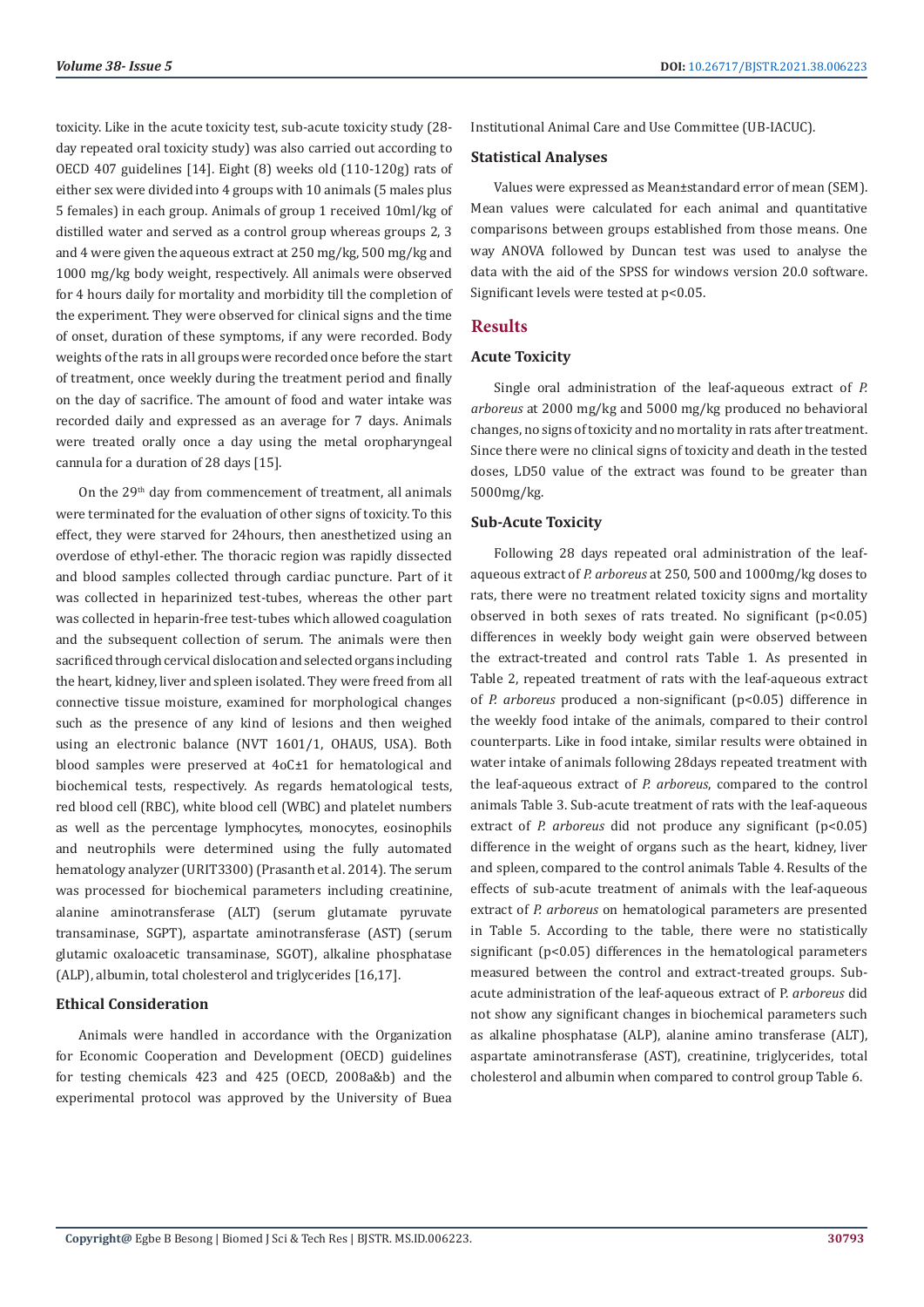| <b>Treatment</b>   | <b>Body Weight (G)</b> |                   |                   |                   |                   |                   |  |  |  |
|--------------------|------------------------|-------------------|-------------------|-------------------|-------------------|-------------------|--|--|--|
|                    | <b>Sex</b>             | Day 1             | Day $14$          | Day $14$          | Day21             | Day28             |  |  |  |
| DW, 10ml/kg        | Males                  | 145.09±2.17       | $151.21 \pm 2.66$ | 158.00±2.41       | 163.18±2.33       | $165.25 \pm 2.63$ |  |  |  |
|                    | Females                | 142.48±2.78       | $148.55 \pm 2.35$ | $154.61 \pm 2.17$ | $159.71 \pm 3.21$ | $163.43 \pm 3.17$ |  |  |  |
| $AE$ , 250 $mg/kg$ | Males                  | $138.22 \pm 2.60$ | $143.45 \pm 2.18$ | 151.33±3.67       | 157.08±2.34       | $160.13 \pm 2.77$ |  |  |  |
|                    | Females                | 133.44±2.75       | $140.21 \pm 2.44$ | $147.11 \pm 2.47$ | 153.28±2.37       | 158.84±2.62       |  |  |  |
| AE, 500mg/kg       | Males                  | $156.53 \pm 2.38$ | $164.76 \pm 2.31$ | $174.49 \pm 2.72$ | 177.29±2.21       | 182.68±2.17       |  |  |  |
|                    | Females                | $158.41 \pm 2.83$ | $163.26 \pm 2.33$ | $171.65 \pm 2.74$ | $173.40 \pm 2.61$ | $173.00 \pm 3.18$ |  |  |  |
| AE, 1000mg/kg      | Males                  | 180.24±4.76       | $186.40 \pm 5.17$ | 194.225.63        | $198.12 \pm 5.33$ | $201.24 \pm 5.43$ |  |  |  |
|                    | Females                | $178.13 \pm 5.69$ | $184.77 \pm 6.45$ | $190.26 \pm 5.31$ | 196.44±5.87       | $199.55 \pm 5.33$ |  |  |  |

**Table 1:** Effects of the Sub-acute (28 days) administration of the leaf-aqueous extract of P. arboreus on the body weight of rats.

Values: Mean±SEM; DW: distilled water; AE: aqueous extract

**Table 2:** Effects of sub-acute (28days) administration of the leaf-aqueous extract of P. arboreus on weekly food intake (g) in rats.

|                     | <b>Weekly Food Intake (G)</b> |                  |                  |                  |                  |  |  |  |
|---------------------|-------------------------------|------------------|------------------|------------------|------------------|--|--|--|
| <b>Treatment</b>    | <b>Sex</b>                    | $1ST$ Week       | $2ND$ Week       | $3RD$ Week       | $4TH$ Week       |  |  |  |
| DW, 10ml/kg         | Males                         | $35.22 \pm 4.33$ | $36.72 \pm 3.89$ | $38.24 \pm 4.11$ | $40.64 \pm 4.51$ |  |  |  |
|                     | Females                       | $35.82 \pm 3.77$ | $34.39 \pm 4.72$ | $36.75 \pm 4.59$ | 39.45±4.08       |  |  |  |
| $AE$ , 250 $mg/kg$  | Males                         | $38.15 \pm 2.67$ | $40.77 \pm 2.43$ | $40.23 \pm 2.79$ | $41.56 \pm 2.38$ |  |  |  |
|                     | Females                       | $37.18 \pm 3.11$ | $37.73 \pm 2.40$ | 38.44±2.60       | $40.55 \pm 2.13$ |  |  |  |
| AE, 500mg/kg        | Males                         | $40.54 \pm 3.92$ | $40.81 \pm 3.45$ | $42.76 \pm 3.11$ | $43.50 \pm 3.23$ |  |  |  |
|                     | Females                       | $39.73 \pm 3.44$ | $40.62 \pm 2.89$ | $42.34 \pm 2.94$ | $41.75 \pm 2.49$ |  |  |  |
| $AE$ , 1000 $mg/kg$ | Males                         | $36.58 \pm 4.70$ | 38.34±4.56       | $40.62 \pm 4.12$ | $40.83 \pm 4.51$ |  |  |  |
|                     | Females                       | $36.20 \pm 3.88$ | $37.25 \pm 4.61$ | $39.14 \pm 4.55$ | $40.85 \pm 4.23$ |  |  |  |

Values: Mean±SEM; DW: distilled water; AE: aqueous extract; Fem.: females.

**Table 3:** Effects of sub-acute (28days) administration of the leaf-aqueous extract of *P. arboreus* on weekly water intake (ml) in rats.

| <b>Treatment</b>   | <b>Weekly Water Intake (MI)</b> |                  |                  |                      |                  |  |  |  |
|--------------------|---------------------------------|------------------|------------------|----------------------|------------------|--|--|--|
|                    | <b>Sex</b>                      | $1ST$ Week       | $2^{ND}$ Week    | 3 <sup>RD</sup> Week | $4TH$ Week       |  |  |  |
| DW, 10ml/kg        | Males                           | $50.25 \pm 6.93$ | $48.75 \pm 6.33$ | $51.34 \pm 6.47$     | $53.40 \pm 6.52$ |  |  |  |
|                    | Females                         | $45.63 \pm 5.48$ | $48.24 \pm 5.17$ | $50.67 \pm 5.41$     | $51.78 \pm 5.64$ |  |  |  |
| $AE$ , 250 $mg/kg$ | Males                           | $48.57 \pm 5.33$ | $50.26 \pm 5.93$ | $50.76 \pm 5.82$     | $51.84 \pm 5.46$ |  |  |  |
|                    | Females                         | $48.34 \pm 5.77$ | $47.94 \pm 5.22$ | $49.40 \pm 5.63$     | $50.65 \pm 5.89$ |  |  |  |
| AE, 500mg/kg       | Males                           | $45.37 \pm 5.66$ | $47.34 \pm 5.71$ | $48.70 \pm 5.82$     | $49.23 \pm 5.43$ |  |  |  |
|                    | Females                         | $40.67 \pm 5.14$ | $42.23 \pm 5.48$ | $42.37 \pm 5.44$     | $44.60 \pm 5.72$ |  |  |  |
| AE, $1000$ mg/kg   | Males                           | $50.79 \pm 4.54$ | $48.31 \pm 4.82$ | 51.06±4.78           | $52.34 \pm 5.18$ |  |  |  |
|                    | Females                         | $48.27 \pm 5.69$ | $50.74 \pm 5.12$ | $50.92 \pm 5.56$     | $51.78 \pm 5.44$ |  |  |  |

Values: Mean±SEM; DW: distilled water; AE: aqueous extract.

**Table 4:** Effects of sub-acute (28days) administration of the leaf-aqueous extract of arboreus on the weight of some selected organs.

| Organ Weight<br>(G) | <b>Treatment</b> |                 |                  |                 |                 |                 |                 |                 |  |
|---------------------|------------------|-----------------|------------------|-----------------|-----------------|-----------------|-----------------|-----------------|--|
|                     | DW 10ml/kg       |                 | $AE$ 250mg/ $kg$ |                 | AE 500mg/kg     |                 | AE 1000mg/kg    |                 |  |
|                     | <b>Males</b>     | Fem.            | <b>Males</b>     | Fem.            | <b>Males</b>    | Fem.            | <b>Males</b>    | Fem.            |  |
| Heart               | $0.64 \pm 0.04$  | $0.66 \pm 0.06$ | $0.63 \pm 0.04$  | $0.64 \pm 0.05$ | $0.68 \pm 0.05$ | $0.71 \pm 0.04$ | $0.76 \pm 0.04$ | $0.69 \pm 0.04$ |  |
| Kidney              | $1.09 \pm 0.06$  | $1.11 \pm 0.11$ | $1.13 \pm 0.07$  | $1.07 \pm 0.08$ | $1.12 \pm 0.11$ | $1.16 \pm 0.13$ | $1.25 \pm 0.11$ | $1.19 \pm 0.09$ |  |
| Liver               | $4.64 \pm 0.22$  | 4.820.34        | $4.27 \pm 0.56$  | $4.47 \pm 0.71$ | $4.75 \pm 0.63$ | $4.29 \pm 0.33$ | $5.78 \pm 0.65$ | $5.26 \pm 0.55$ |  |
| Spleen              | $0.44 \pm 0.04$  | $0.46 \pm 0.03$ | $0.39 \pm 0.02$  | $0.41 \pm 0.03$ | $0.42 \pm 0.04$ | $0.45 \pm 0.04$ | $0.49 \pm 0.05$ | $0.47 \pm 0.04$ |  |

Values: Mean±SEM; DW: distilled water; AE: aqueous extract.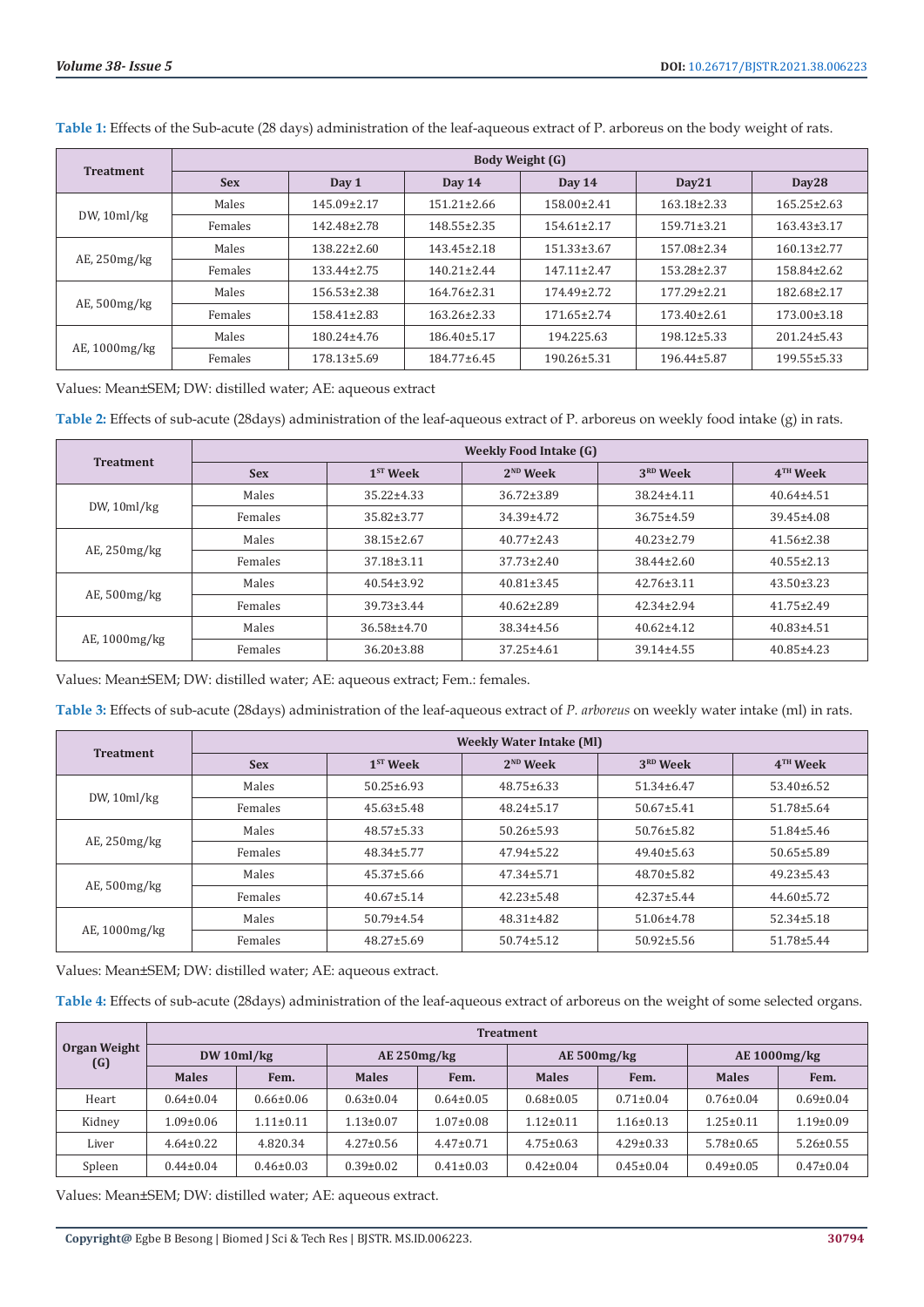|                                  | <b>Sex</b> | <b>Treatment</b> |                  |                  |                  |  |  |
|----------------------------------|------------|------------------|------------------|------------------|------------------|--|--|
| <b>Hematological Parameter</b>   |            | DW 10ml/kg       | $AE$ 250mg/kg    | AE 500mg/kg      | AE 1000mg/kg     |  |  |
|                                  | Males      | $5.13 \pm 0.41$  | $4.93 \pm 0.22$  | $5.43 \pm 0.88$  | $4.85 \pm 0.34$  |  |  |
| RBC Count (X10 <sup>6</sup> /µl) | Females    | $5.87 \pm 0.73$  | $6.17 \pm 0.45$  | $6.71 \pm 0.42$  | $6.78 \pm 0.33$  |  |  |
|                                  | Males      | $9.06 \pm 1.07$  | $9.11 \pm 0.71$  | $9.23 \pm 0.88$  | $8.97 \pm 0.42$  |  |  |
| WBC Count $(X10^3/\mu l)$        | Females    | $10.44 \pm 0.78$ | $9.95 \pm 0.94$  | $10.49 \pm 1.11$ | $10.78 \pm 1.08$ |  |  |
|                                  | Males      | 811.44±37.61     | 813.36±41.08     | 815.56±41.22     | 809.34±38.11     |  |  |
| Platelet count $(X10^3/\mu l)$   | Females    | 835.33±38.84     | 846.17±50.23     | 830.42±43.97     | 821.37±42.51     |  |  |
|                                  | Males      | $46.77 \pm 5.61$ | 48.18±4.74       | $50.06 \pm 5.27$ | $52.80 \pm 5.23$ |  |  |
| Neutrophils (%)                  | Females    | 45.28±4.43       | $45.71 \pm 5.12$ | $47.33 \pm 5.31$ | $47.80 \pm 5.39$ |  |  |
| Lymphocytes $(\%)$               | Males      | $34.45 \pm 3.72$ | $30.83 \pm 3.55$ | 33.77±3.69       | $35.38 \pm 3.62$ |  |  |
|                                  | Females    | 35.64±3.95       | $31.17 \pm 3.22$ | 34.68±2.89       | 35.69±3.47       |  |  |
| Eosinophils (%)                  | Males      | $3.27 \pm 0.31$  | $3.42 \pm 0.42$  | $2.97 \pm 0.37$  | $3.38 \pm 0.77$  |  |  |
|                                  | Females    | $2.87 \pm 0.36$  | $3.17 \pm 0.64$  | $3.08 \pm 0.33$  | $2.86 \pm 0.24$  |  |  |
|                                  | Males      | $5.53 \pm 0.66$  | $5.87 \pm 0.92$  | $5.78 \pm 0.82$  | $5.49 \pm 0.68$  |  |  |
| Monocytes (%)                    | Females    | $3.97 \pm 0.38$  | $4.28 \pm 0.67$  | $3.65 \pm 0.44$  | $3.18 \pm 0.72$  |  |  |

**Table 5:** Effects of sub-acute (28days) administration of the leaf-aqueous extract of *P. arboreus* on hematological parameters of rats.

Values: Mean±SEM; AE: aqueous extract; DW: distilled water %: percentage; µl: microliters.

|  |  | Table 6: Effects of sub-acute (28days) administration of the leaf-aqueous extract of P. arboreus on biochemical parameters. |
|--|--|-----------------------------------------------------------------------------------------------------------------------------|
|--|--|-----------------------------------------------------------------------------------------------------------------------------|

|                              |            | <b>Treatment</b> |                   |                   |                     |  |  |
|------------------------------|------------|------------------|-------------------|-------------------|---------------------|--|--|
| <b>Biochemical Parameter</b> | <b>Sex</b> | DW 10ml/kg       | $AE$ 250mg/kg     | AE 500mg/kg       | <b>AE 1000mg/kg</b> |  |  |
|                              | Males      | 77.78±6.55       | 79.68±13.49       | 80.77±3.97        | $81.25 \pm 5.37$    |  |  |
| ALP(U/I)                     | Females    | 79.43±6.28       | $80.11 \pm 4.52$  | 79.83±4.49        | 80.78±4.22          |  |  |
|                              | Males      | $42.21 \pm 4.11$ | $42.97 \pm 3.41$  | $42.69 \pm 2.75$  | $43.14 \pm 3.07$    |  |  |
| ALT or SGPT (U/l)            | Females    | $40.80 \pm 4.54$ | $41.71 \pm 2.82$  | $41.47 \pm 3.18$  | $42.79 \pm 2.46$    |  |  |
|                              | Males      | $56.28 \pm 6.79$ | $55.33 \pm 5.63$  | $57.30 \pm 6.25$  | $56.35 \pm 6.50$    |  |  |
| AST or SGOT (U/l)            | Females    | $54.31 \pm 6.11$ | 55.206.45         | $56.80 \pm 5.35$  | 54.66±6.75          |  |  |
|                              | Males      | $1.26 \pm 0.24$  | $1.31 \pm 0.34$   | $1.28 \pm 0.23$   | $1.30 \pm 0.28$     |  |  |
| Creatinine (mg/dl)           | Females    | $1.31 \pm 0.22$  | $1.35 \pm 0.34$   | $1.34 \pm 0.33$   | $1.32 \pm 0.25$     |  |  |
|                              | Males      | $66.81 \pm 9.42$ | 67.28±10.23       | 67.59±9.57        | 66.52±10.88         |  |  |
| Triglycerides (mg/dl)        | Females    | $67.07 \pm 8.38$ | $67.31 \pm 9.54$  | $67.43 \pm 10.85$ | $68.20 \pm 9.70$    |  |  |
|                              | Males      | 82.12±11.23      | $80.25 \pm 10.20$ | 81.78±11.75       | 80.47±10.35         |  |  |
| Total cholesterol (mg/dl)    | Females    | 80.37±10.44      | 79.70±11.25       | 80.17±10.45       | 79.50±10.19         |  |  |
|                              | Males      | $3.37 \pm 0.71$  | $4.11 \pm 0.87$   | $3.78 \pm 0.65$   | $3.82 \pm 0.77$     |  |  |
| Albumin $(g/dl)$             | Females    | $3.65 \pm 0.66$  | $3.95 \pm 0.75$   | $4.06 \pm 0.57$   | $3.45 \pm 0.88$     |  |  |

Values: Mean±SEM; AE: aqueous extract; ALP: alkaline phosphatase; ALT: alanine aminotransferase; AST: aspartate aminotransferase; DW: distilled water; SGOT: serum glutamic oxaloacetic transaminase: SGPT: serum glutamic pyruvic transaminase.

#### **Discussion**

In developing countries, herbal medicines have become famous in healthcare, and some have been falsely considered as safe without understanding the possible health effects and thus commonly used as self-medication [18]. As the use of plant-based products increases, it is important to screen the toxicological profile of these plants to confirm the safety and efficacy of those natural sources. Though *P*. *arboreus* is popular in the Bayang folk medicine as a

sex enhancer, there is lack of data on its toxicological profile and adverse effects. Therefore, toxicity studies were necessary not only to identify the further range of doses in animal studies, but also to explain the probable clinical signs evoked by its extracts. Hence the present experiment was undertaken to evaluate the possible effects of the short term and long-term administration of its leafaqueous extract. Throughout the 14 days of observation period, no morbidity or mortality was observed in the extract-treated rats. In the present study, the results showed no adverse events in the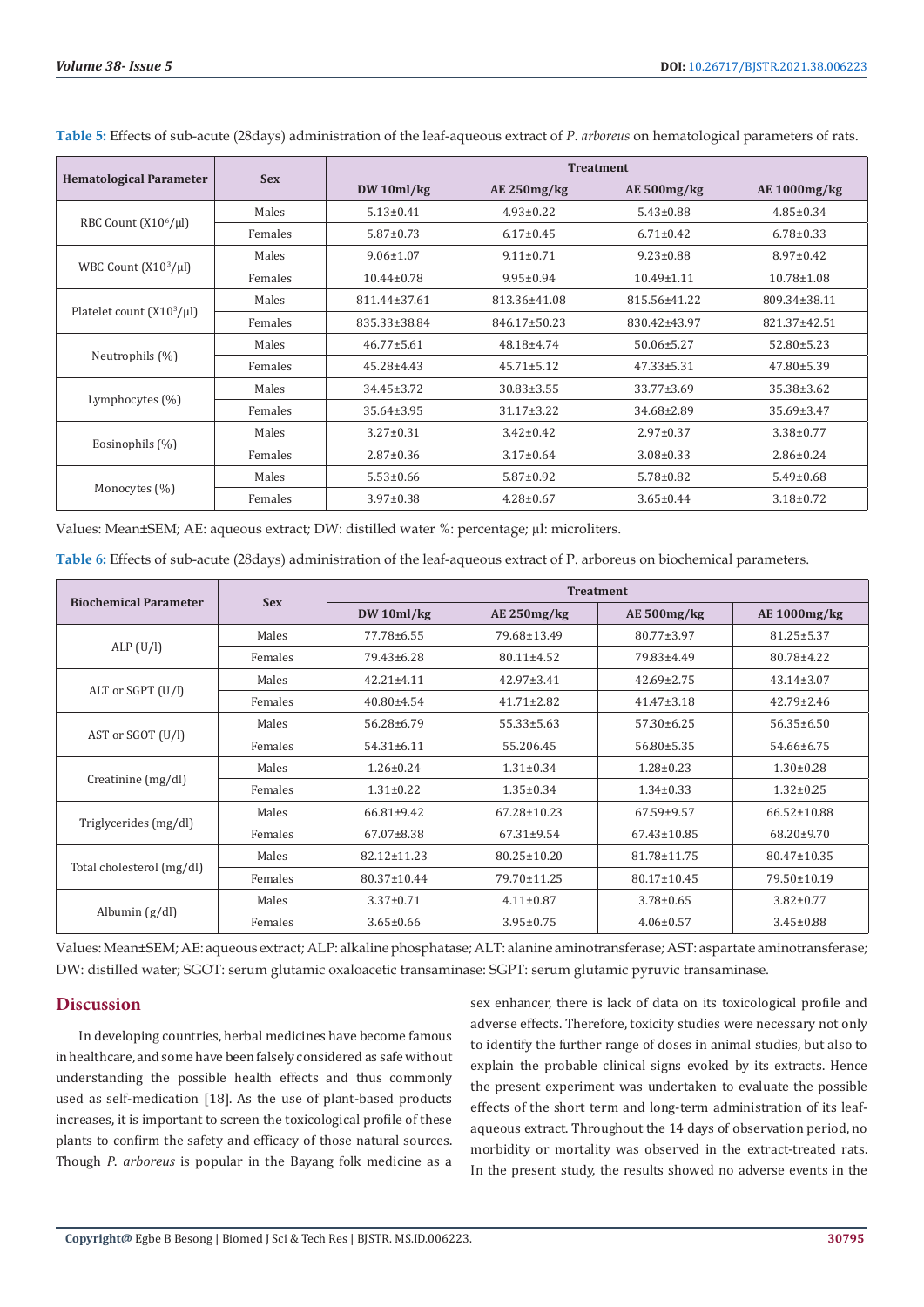dose groups 2000 mg/kg and 5000 mg/kg which indicate that the LD50 was greater than 5000 mg/kg. According to the OECD [12], a substance that does not cause mortality at the limit dose of 5000 mg/kg would have a DL50 greater than this limit dose and can be considered non-toxic. When treatment related toxicity is not identified in acute toxicity, sub-acute toxicity is assessed to ensure safety after repeated exposure over a relatively long period of time.

In the repeated dose (28-day) oral toxicity study, there were neither deaths nor treatment-related signs observed in all the groups of animals. After exposure to a few possible toxic substances, there will be changes in body weight gain and internal organ weights which would reflect toxicity [19]. The body weight changes are markers of adverse effects of drugs and chemicals and if the body weight loss occurred is more than 10% of the initial body weight it will be considered as statistically significant [20,19]. There were no significant differences in body weight gain of both control and treated groups. We can therefore deduce that leaf-aqueous extract of *P*. *arboreus* is almost non-toxic. Organ weight also is an important indicator of physiological and pathological status of animals. The relative organ weight is fundamental to confirm whether the organ was exposed to the injury or not. The heart, kidney, liver and spleen are the primary organs affected by metabolic reactions caused by toxicants [21]. In the present study, organ weights in all the treated groups of both sexes were not significantly different from those of control groups. Hence, it can equally be concluded that leaf-aqueous extract of *P*. *arboreus* is almost non-toxic.

Since proper food and water intake is necessary to the physiological status of the animal and to the achievement of a better response to test substance under investigation, these parameters were measured in our study [17,22]. Our findings revealed that both food and water consumption were not affected by the administration of the extract. Thus, this indicates that there was no interruption in the metabolism of carbohydrate, protein and fat. Analysis of blood parameters is important in the evaluation of risks associated with test compounds under investigation as the changes in the hematological system have a greater indicative value for human toxicity, when the data are converted from animal studies [18]. Repeated treatment of animals with the aqueous extract of *P. arboreus* for 28 days did not produce any changes in hematological parameters including RBC, WBC and platelet counts as well as the percentage lymphocytes, monocytes, eosinophils and neutrophils, an indication that the extract did not affect the blood cellular components or their production. Transaminases such as serum glutamic oxaloacetic transaminase (SGOT) and serum glutamic pyruvic transaminase (SGPT) (also called aspartate aminotransferase [AST] and alanine aminotransferase [ALT],

respectively) are normally present in the heart and liver and their release into blood indicates heart or liver damage.

They are therefore well-known good indicators of liver and heart function and are used as biomarkers to predict the probable toxicity of drugs and xenobiotics [23,24]. Normally, destruction to the liver parenchymal cells will result in an increase of both these enzymes in the blood [25]. Interestingly, there were no changes in the ALT and AST levels in our investigations, which reveal that the extract did not affect the liver function/ or metabolism. Furthermore, determination of plasma proteins like albumin is required in order to assess the synthetic capacity of the liver and decrease in plasma proteins therefore tend to reflect chronic damage [26]; hence, the no alteration in the level of albumin in extract-treated animals is another indication that their liver was not affected. The extract did not equally provoke any change in the serum levels of total cholesterol and triglycerides. The action of the extract in maintaining a stable serum lipid profile could be through the induction of the inhibition of reductase hydroxyl methyl glutanyl CoA (HMG-CoA) leading to reduction of hepatic synthesis and intestinal absorption of cholesterol. Indeed, the inhibition of HMG-CoA by flavonoids which have been identified in our plant extract has been reported. This effect of the leaf-aqueous extract of *P*. *arboreus* on lipid profile could suggest its beneficial effects against lipid peroxidation and subsequently on oxidative stress [27]. The reduction of blood lipids is an efficient method to prevent and treat cardiovascular affections [28]. This could explain its empirical use in treating hypertension, since arterial hypertension is generally associated to dyslipidemia [29].

#### **Conclusion**

Results of our findings indicate that treatment with single oral doses of 2000 mg/kg and 5000 mg/kg of the plant extract did not result in any toxic signs or mortality in the acute toxicity studies; likewise, daily oral administration of the extract of *P. arboreus* for a period of 28 days did not cause mortality, changes in body weight and body weight gain. Hematological and biochemical examinations proved that the extract is safe. Hence, the no-observed adverseeffect level (NOAEL) of the extract was found to exceed 1000 mg/ kg/day. Overall, it can be concluded that the leaf-aqueous extract of *P. arboreus* is well tolerated.

#### **Data Availability**

The data used to support the findings of this study are available from the corresponding author upon request.

# **Conflict of Interest**

No conflict of interest declared.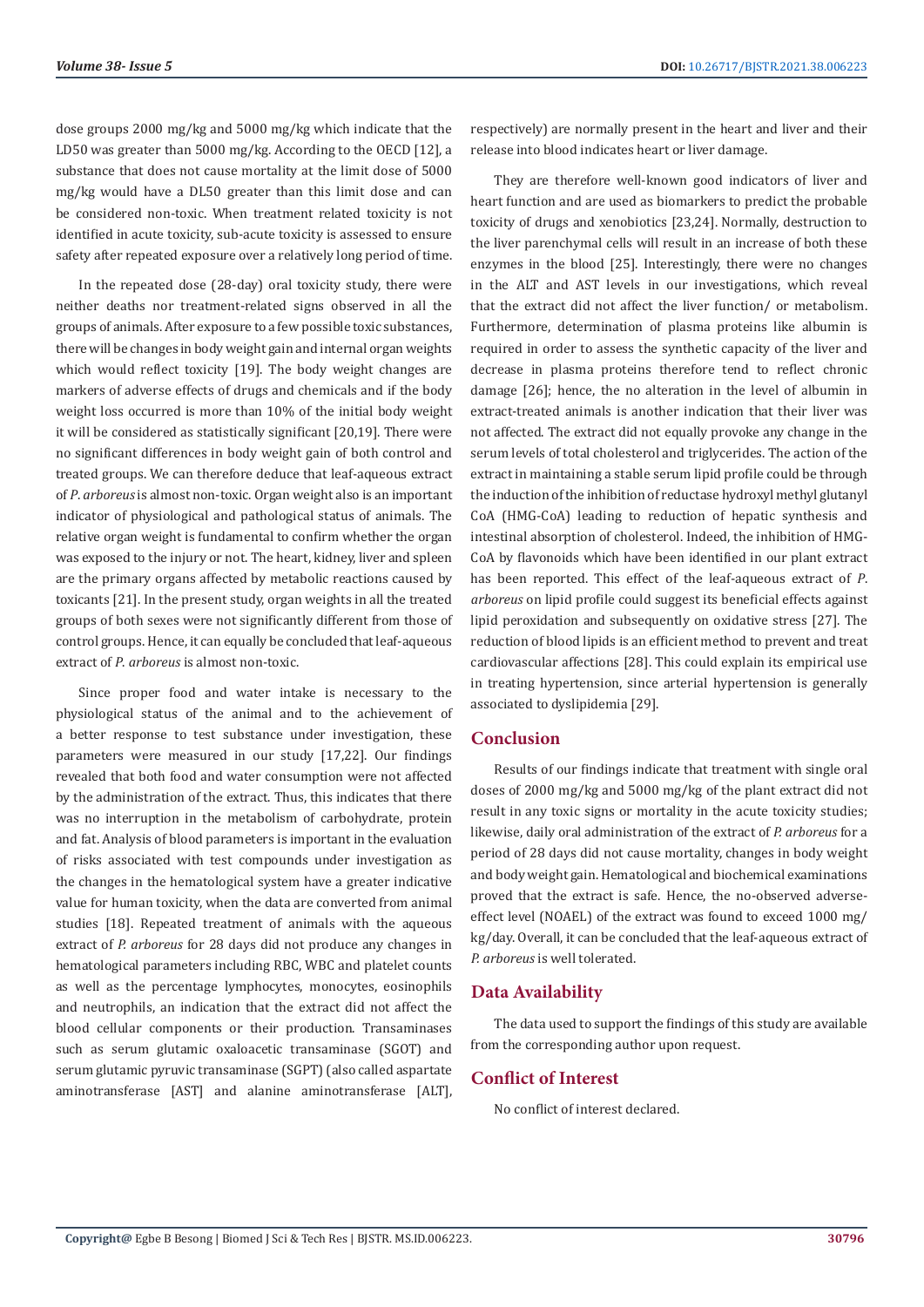# **Acknowledgments**

The authors are grateful to the University of Buea and especially the Department of Zoology and Animal Physiology of the Faculty of Science for providing laboratory facilities.

## **References**

- 1. [Laelago T, Yohannes T, Lemango F \(2016\) Prevalence of herbal medicine](https://pubmed.ncbi.nlm.nih.gov/26881052/)  [use and associated factors among pregnant women attending antenatal](https://pubmed.ncbi.nlm.nih.gov/26881052/)  [care at public health facilities in hossana town, southern Ethiopia:](https://pubmed.ncbi.nlm.nih.gov/26881052/)  [Facility based cross sectional study. Archives of Public Health 74\(1\): 1-7.](https://pubmed.ncbi.nlm.nih.gov/26881052/)
- 2. [Etame LG, Yinyang J, Okalla EC, Makondo BV, Ngaba GP, et al. \(2017\)](https://www.ajol.info/index.php/jab/article/view/168745)  Etude de la toxicité aiguë et subaigü[e de l'extrait au vin des Graines de](https://www.ajol.info/index.php/jab/article/view/168745)  [Carica papaya. Journal of Applied Biosciences 120: 12077-12085.](https://www.ajol.info/index.php/jab/article/view/168745)
- 3. Boussahel S (2011) Biochemical and histological study of the effects of some extracts of toxic plants in the Setif Region, Magister Disertation, Ferhat Abbes University Setif 1-2: 20-21.
- 4. Ali AZ, Younes L, Yassir B (2013) Investigating the toxicological aspects of the phytotherapy used by a herborist in Fes (Morocco). Pan African Medical Journal 14(125): 1-6.
- 5. Khattabi A, Rhalem N, Chabat A, Skali S, Soulaymani BR (2010) Toxicologie. Publication officiel du centre antipoison du Maroc. Ministère de la santé. Toxicologie Maroc (5): 3-16.
- 6. [Zhang J, Onakpoya IJ, Posadzki P, Eddouks M \(2015\) The safety of herbal](https://www.hindawi.com/journals/ecam/2015/316706/)  [medicine: From prejudice to evidence. Evidse Based of Complement and](https://www.hindawi.com/journals/ecam/2015/316706/)  [Alternative Medecine 2015: 1-3.](https://www.hindawi.com/journals/ecam/2015/316706/)
- 7. Hassanzadeh TmM, Hassanpour FM, Doostabadi M, Moodi H, Vazifeshenas DK, et al. (2018) Co-administration effects of aqueous extract of turnip leaf and metformin in diabetic rats. Journal of Traditional Complement Medecine 8(1): 178-183.
- 8. [Rajalakshmi A, Jayachitra A, Gopal P, Krithiga N \(2014\) Toxicity analysis](https://www.semanticscholar.org/paper/Toxicity-Analysis-of-different-medicinal-plant-in-Rajalakshmi./57e74f9f55f7304c9d0e345aee20c930fd5e68b2)  [of different medicinal plant extracts in Swiss albino mice. Pharmacology](https://www.semanticscholar.org/paper/Toxicity-Analysis-of-different-medicinal-plant-in-Rajalakshmi./57e74f9f55f7304c9d0e345aee20c930fd5e68b2)  [and Toxicology Research 1\(2\): 1-6.](https://www.semanticscholar.org/paper/Toxicity-Analysis-of-different-medicinal-plant-in-Rajalakshmi./57e74f9f55f7304c9d0e345aee20c930fd5e68b2)
- 9. Egbe B Besong, Ateufack Gilbert, Albert Kamanyi (2017) Validating sex-enhancing potentials of aqueous extract of Pseudopanax arboreus (*Araliaceae*) (L. F. Phillipson) on normal male rats. International Journal of Multidisciplinary and current research, 5.
- 10. [Egbe B Besong, Ateufack G, Albert Kamanyi, Aurelien FA, Moumbock](https://www.ajol.info/index.php/ajtcam/article/view/184570)  [\(2019\) Aphrodisiac effects of methanolic leaf extract of Pseudopanax](https://www.ajol.info/index.php/ajtcam/article/view/184570)  arboreus (*Araliaceae*[\) \(L.F. Phillipson\) in normal male rats. African](https://www.ajol.info/index.php/ajtcam/article/view/184570)  [Journal of Traditional, Complementary and Alternative Medicine 16 \(1\):](https://www.ajol.info/index.php/ajtcam/article/view/184570)  [24-33.](https://www.ajol.info/index.php/ajtcam/article/view/184570)
- 11. [Egbe B Besong, G.Ateufack, Smith B Babiaka, AlbertKamanyi \(2018\)](https://pubmed.ncbi.nlm.nih.gov/30581624/)  [Leaf-methanolic extract of Pseudopanax arboreus \(](https://pubmed.ncbi.nlm.nih.gov/30581624/)*Araliaceae*) (L. F. [Phillipson\) reverses amitriptyline-induced sexual dysfunction in male](https://pubmed.ncbi.nlm.nih.gov/30581624/)  [rats. Biochemistry Research International 14pages.](https://pubmed.ncbi.nlm.nih.gov/30581624/)
- 12. [Akhila JS, Deepa S, Alwar MC \(2007\) Acute toxicity studies and](https://www.jstor.org/stable/24099255)  [determination of median lethal dose. Current Science 93: 917 -920.](https://www.jstor.org/stable/24099255)
- 13.(2008a) Organization for Economic Cooperation and Development (2008b). OECD guidelines for testing of chemicals, Test No. 425, Acute toxicity class method.
- 14.(2008b) Organization for Economic Cooperation and Development. Guidelines for the Testing of Chemicals/Draft Updated Test Guideline 407: Repeated Dose 28-Day Oral Toxicity Study in Rodents.
- 15. [Anofi OTA, Mutiu IK \(2015\) Toxico-pathological Evaluation of](https://www.researchgate.net/publication/283294978_Toxicopathological_Evaluation_of_Hydroethanol_Extract_of_Dianthus_basuticus_in_Wistar_Rats) [Hydroethanol Extract of Dianthus basuticus in Wistar Rats. Evidence-](https://www.researchgate.net/publication/283294978_Toxicopathological_Evaluation_of_Hydroethanol_Extract_of_Dianthus_basuticus_in_Wistar_Rats)[Based Complementary and Alternative Medicine.](https://www.researchgate.net/publication/283294978_Toxicopathological_Evaluation_of_Hydroethanol_Extract_of_Dianthus_basuticus_in_Wistar_Rats)
- 16. [Ajayi OB, Akomolafe SF, Malachi OI, Oyerinde AS \(2014\) Effect of](https://www.longdom.org/open-access/effect-of-sesamum-indicum-l-seed-oil-supplementation-on-the-kidney-function-parameters-of-hypercholesterolemic-rats-2155-9600.1000306.pdf) [Sesamum indicum L. Seed Oil Supplementation on the Kidney Function](https://www.longdom.org/open-access/effect-of-sesamum-indicum-l-seed-oil-supplementation-on-the-kidney-function-parameters-of-hypercholesterolemic-rats-2155-9600.1000306.pdf) [Parameters of Hypercholesterolemic Rats. Journal of Nutrition and Food](https://www.longdom.org/open-access/effect-of-sesamum-indicum-l-seed-oil-supplementation-on-the-kidney-function-parameters-of-hypercholesterolemic-rats-2155-9600.1000306.pdf) [Sciences 4: 5.](https://www.longdom.org/open-access/effect-of-sesamum-indicum-l-seed-oil-supplementation-on-the-kidney-function-parameters-of-hypercholesterolemic-rats-2155-9600.1000306.pdf)
- 17. [Prasanth KM, Suba V, Ramireddy B, Srinivas BP \(2014\) Acute and](https://globaljournals.org/GJMR_Volume14/2-Acute-and-Sub-Acute-28-Day-Oral.pdf) [Sub-Acute \(28-Day\) Oral Toxicity Studies of Ethanolic Extract of Celtis](https://globaljournals.org/GJMR_Volume14/2-Acute-and-Sub-Acute-28-Day-Oral.pdf) [timorensis Leaves in Rodents. Global Journal of Medical Research:](https://globaljournals.org/GJMR_Volume14/2-Acute-and-Sub-Acute-28-Day-Oral.pdf) [Botany, Pharmacology, Drug Discovery, Toxicology and Medicine 14 \(3\)](https://globaljournals.org/GJMR_Volume14/2-Acute-and-Sub-Acute-28-Day-Oral.pdf) [Version 1.0.](https://globaljournals.org/GJMR_Volume14/2-Acute-and-Sub-Acute-28-Day-Oral.pdf)
- 18. [Vaghasiya YK, Shukla VJ, Chanda SV \(2011\) Acute oral toxicity study](https://scialert.net/abstract/?doi=jpt.2011.113.123) [of Pluchea argutaboiss extract in mice. Journal of Pharmacology and](https://scialert.net/abstract/?doi=jpt.2011.113.123) [Toxicology 6\(2\): 113-123.](https://scialert.net/abstract/?doi=jpt.2011.113.123)
- 19. [Teo S, Strlig D, Thomas S, Hoberman A, Kiorpes A, et al. \(2002\) A 90 days](https://pubmed.ncbi.nlm.nih.gov/12270592/) [oral gavage toxicity study of d-methylphenidate and d,l-methylphenidate](https://pubmed.ncbi.nlm.nih.gov/12270592/) [in Sprague-Dawley rats. Toxicology 179\(3\): 183-196.](https://pubmed.ncbi.nlm.nih.gov/12270592/)
- 20. [Raza M, Al-Shabanah OA, El-Hadiyah TM, Al-Majed AA \(2002\) Effect](https://www.mdpi.com/2218-0532/70/2/135) [of prolonged vigabatrin treatment on hematological and biochemical](https://www.mdpi.com/2218-0532/70/2/135) [parameters in plasma, liver and kidney of Swiss albino mice. Science of](https://www.mdpi.com/2218-0532/70/2/135) [Pharmacology 70\(2\): 135-145.](https://www.mdpi.com/2218-0532/70/2/135)
- 21. [Dybing E, Doe J, Groten J, Kleiner J, OBrien J \(2002\) Hazard](https://pubmed.ncbi.nlm.nih.gov/11893399/) [characterization of chemicals in food and diet: dose response,](https://pubmed.ncbi.nlm.nih.gov/11893399/) [mechanism and extrapolation issues. Food Chemistry and Toxicology](https://pubmed.ncbi.nlm.nih.gov/11893399/) [42\(2-3\): 237-282.](https://pubmed.ncbi.nlm.nih.gov/11893399/)
- 22. [Iversen PO, Nicolaysen G \(2003\) Water for life. Journal of Norway](https://pubmed.ncbi.nlm.nih.gov/14713981/) [Medical Association 123\(23\): 3402-3405.](https://pubmed.ncbi.nlm.nih.gov/14713981/)
- 23. [Rahman MF, Siddiqui MK, Jamil K \(2000\) Effects of Vepacide \(Azadirachta](https://pubmed.ncbi.nlm.nih.gov/11476156/) [indica\) on aspartate and alanine aminotransferase profiles in a sub](https://pubmed.ncbi.nlm.nih.gov/11476156/) [chronic study with rats. Journal of Human and Experimental Toxicology](https://pubmed.ncbi.nlm.nih.gov/11476156/) [20\(5\): 243-249.](https://pubmed.ncbi.nlm.nih.gov/11476156/)
- 24. [Moshi MJ \(2007\) Brine shrimp toxicity evaluation of some Tanzanian](https://www.ncbi.nlm.nih.gov/pmc/articles/PMC2816448/) [plants used traditionally for the treatment of fungal infections. African](https://www.ncbi.nlm.nih.gov/pmc/articles/PMC2816448/) [Journal of Traditional Complementary and Alternative Medicines 4\(2\):](https://www.ncbi.nlm.nih.gov/pmc/articles/PMC2816448/) [219-225.](https://www.ncbi.nlm.nih.gov/pmc/articles/PMC2816448/)
- 25. [Rasekh HR, Nazari P, Kamli-Nejad M, Hosseinzadeh L \(2008\) Acute](https://pubmed.ncbi.nlm.nih.gov/18055147/) [and subchronic oral toxicity of Galega officinalis in rats. Journal of](https://pubmed.ncbi.nlm.nih.gov/18055147/) [Ethnopharmacology 116\(1\): 21-26.](https://pubmed.ncbi.nlm.nih.gov/18055147/)
- 26. [Siwe GT GE, Enow-Orock AP, Amang C, Mezui AB, Dongmo, et al. \(2015\)](https://www.researchgate.net/publication/281221378_Acute_and_Subacute_Toxicological_Assessment_of_the_Leaf_Aqueous_Extract_of_Eremomastax_speciosa_Acanthaceae_in_Wistar_Rats) [Acute and subacute toxicological assessment of the leaf aqueous extract](https://www.researchgate.net/publication/281221378_Acute_and_Subacute_Toxicological_Assessment_of_the_Leaf_Aqueous_Extract_of_Eremomastax_speciosa_Acanthaceae_in_Wistar_Rats) [of Eremomastax speciose \(Acanthaceae\) in wistar rats. Journal of](https://www.researchgate.net/publication/281221378_Acute_and_Subacute_Toxicological_Assessment_of_the_Leaf_Aqueous_Extract_of_Eremomastax_speciosa_Acanthaceae_in_Wistar_Rats) [Advances in Medical and Pharmaceutical Sciences 4\(1\): 1-13.](https://www.researchgate.net/publication/281221378_Acute_and_Subacute_Toxicological_Assessment_of_the_Leaf_Aqueous_Extract_of_Eremomastax_speciosa_Acanthaceae_in_Wistar_Rats)
- 27. [Rajeshwari T, Raja B, Manivannan J, Silambarasan T, Dhanalakshmi T, et al.](https://pubmed.ncbi.nlm.nih.gov/24705342/) [\(2014\) Valproic acid prevents the deregulation of lipid metabolism and](https://pubmed.ncbi.nlm.nih.gov/24705342/) [renal renin-angiotensin system in L-NAME induced nitric oxide deficient](https://pubmed.ncbi.nlm.nih.gov/24705342/) [hypertensive rats. Environmental Toxicology and Pharmacology 37\(3\):](https://pubmed.ncbi.nlm.nih.gov/24705342/) [936-945.](https://pubmed.ncbi.nlm.nih.gov/24705342/)
- 28. [Feng L-J, Dai X-Y, Hua J, Ying K-J, Yu C-H, et al. \(2010\) Hypolipidemic](https://www.researchgate.net/publication/251628886_Hypolipidemic_and_antioxidant_effects_of_total_flavonoids_of_Perilla_Frutescens_leaves_in_hyperlipidemia_rats_induced_by_high-fat_diet) [and antioxidant effects of total flavonoids of Perilla Frutescens](https://www.researchgate.net/publication/251628886_Hypolipidemic_and_antioxidant_effects_of_total_flavonoids_of_Perilla_Frutescens_leaves_in_hyperlipidemia_rats_induced_by_high-fat_diet) [leaves in hyperlipidemia rats induced by high-fat diet. Food Research](https://www.researchgate.net/publication/251628886_Hypolipidemic_and_antioxidant_effects_of_total_flavonoids_of_Perilla_Frutescens_leaves_in_hyperlipidemia_rats_induced_by_high-fat_diet) [International 44\(1\): 404-409.](https://www.researchgate.net/publication/251628886_Hypolipidemic_and_antioxidant_effects_of_total_flavonoids_of_Perilla_Frutescens_leaves_in_hyperlipidemia_rats_induced_by_high-fat_diet)
- 29. [Abdel-Rahman RF, Hessin AF, Abdelbaset M, Ogaly HA, Abd-Elsalam RM,](https://pubmed.ncbi.nlm.nih.gov/29201276/) [et al. \(2017\) Antihypertensive effects of Roselle-olive combination in](https://pubmed.ncbi.nlm.nih.gov/29201276/) [L-NAME-induced hypertensive rats. Oxid Med Cell Longev p. 24.](https://pubmed.ncbi.nlm.nih.gov/29201276/)